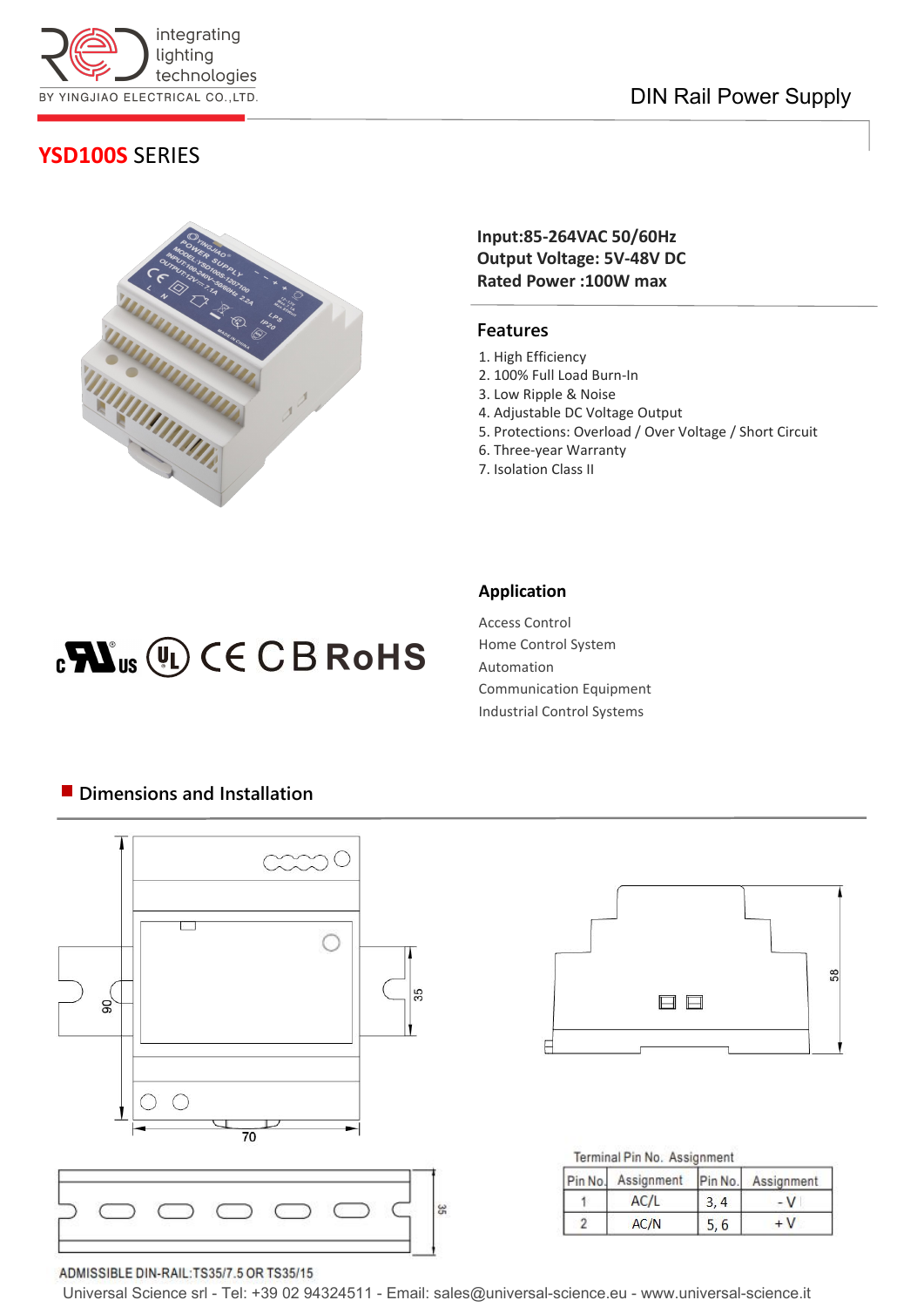

# **YSD100S** SERIES

| MODEL DETAIL SPEC. |                               | YSD100S-1207100                                                                                                                              | YSD100S-1506500 | YSD100S-2404200 | YSD100S-4802100 |  |  |
|--------------------|-------------------------------|----------------------------------------------------------------------------------------------------------------------------------------------|-----------------|-----------------|-----------------|--|--|
|                    | Input Voltage:                | 90-264VAC                                                                                                                                    |                 |                 |                 |  |  |
| <b>INPUT</b>       | Input Frequency:              | 47/63Hz                                                                                                                                      |                 |                 |                 |  |  |
|                    | Inrush Current:               | 35A/115VAC 70A/230VAC                                                                                                                        |                 |                 |                 |  |  |
|                    | <b>AC Current:</b>            | 3A/115VAC 1.6A/230VAC                                                                                                                        |                 |                 |                 |  |  |
|                    | Leakage Current:              | <0.25mA/240VAC                                                                                                                               |                 |                 |                 |  |  |
|                    | Efficiency:                   | 88%                                                                                                                                          | 89%             | 90%             | 91%             |  |  |
| <b>OUTPUT</b>      | DC Voltage:                   | <b>12V</b>                                                                                                                                   | 15V             | 24V             | 48V             |  |  |
|                    | <b>Rated Current:</b>         | 7.1A                                                                                                                                         | 6.13A           | 3.83A           | 1.92A           |  |  |
|                    | Rated Power:                  | 85.2W                                                                                                                                        | 92W             | 92W             | 92W             |  |  |
|                    | Voltage Tolerance:            | ±2%                                                                                                                                          | ±2%             | ±2%             | ±2%             |  |  |
|                    | Ripple and Noise:             | 120mVp-p                                                                                                                                     | 120mVp-p        | 150mVp-p        | 240mVp-p        |  |  |
|                    | Line Regulation:              | ±1%                                                                                                                                          | ±1%             | ±1%             | ±1%             |  |  |
|                    | Load Regulation:              | ±1%                                                                                                                                          | ±1%             | ±1%             | ±1%             |  |  |
|                    | Setup, Rise, Hold Up<br>time: | 500mS/80mS/12mS (115V/60HZ MAX ROAD)<br>500mS/80mS/30mS (230V/50HZ MAX ROAD)                                                                 |                 |                 |                 |  |  |
| ENVIRONMENTAL      | <b>Operating Temperature:</b> | -20°C to 50°C, Full Load, Normal Operation                                                                                                   |                 |                 |                 |  |  |
|                    | <b>Storage Temp:</b>          | -40 $^{\circ}$ C to 80 $^{\circ}$ C                                                                                                          |                 |                 |                 |  |  |
|                    | <b>Storage Humidity:</b>      | 10~95% RH                                                                                                                                    |                 |                 |                 |  |  |
|                    | <b>Working Humidity:</b>      | 20% ~ 90% RH Non-Condensing                                                                                                                  |                 |                 |                 |  |  |
|                    | Over Load:                    | >130%-200% Rated Output Power                                                                                                                |                 |                 |                 |  |  |
| <b>PROTECTION</b>  |                               | Protection type: Hiccup Mode- recovers automatically after fault condition is<br>removed                                                     |                 |                 |                 |  |  |
|                    | Over Voltage:                 | 110~145%                                                                                                                                     |                 |                 |                 |  |  |
|                    |                               | Protection Type: Clamp by Zener diode                                                                                                        |                 |                 |                 |  |  |
|                    | Short Circuit:                | Protection to Zero Voltage                                                                                                                   |                 |                 |                 |  |  |
|                    | Over Current:                 | 110%-180%                                                                                                                                    |                 |                 |                 |  |  |
| SAFETY & EMC       | <b>Safety Regulations:</b>    | UL62368-1, IEC62368-1, EN62368-1                                                                                                             |                 |                 |                 |  |  |
|                    | Withstand Voltage:            | I/P-O/P: 3KVAC                                                                                                                               |                 |                 |                 |  |  |
|                    | <b>Isolation Resistance:</b>  | I/P-O/P: 100M Ohms / 500VDC / 25 / 70% RH                                                                                                    |                 |                 |                 |  |  |
|                    | <b>EMC Emission:</b>          | EN55032(CISPR32), CNS13438 Class B, EN61000-3-2 Class A, EN61000-3-3, EN61000-<br>4-2,3,4,5,6,8,11, EN55024, EN55035, EN61000-6-2, EN61204-3 |                 |                 |                 |  |  |
| <b>OTHER</b>       | MTBF:                         | 200,000 Hours Minimum at Full Load at 25°C Ambient                                                                                           |                 |                 |                 |  |  |
|                    | Size:                         | 90*70*58mm                                                                                                                                   |                 |                 |                 |  |  |
|                    | Weight:                       | 270g / pcs                                                                                                                                   |                 |                 |                 |  |  |
|                    | Packaging:                    | 50PCS/CTN                                                                                                                                    |                 |                 |                 |  |  |